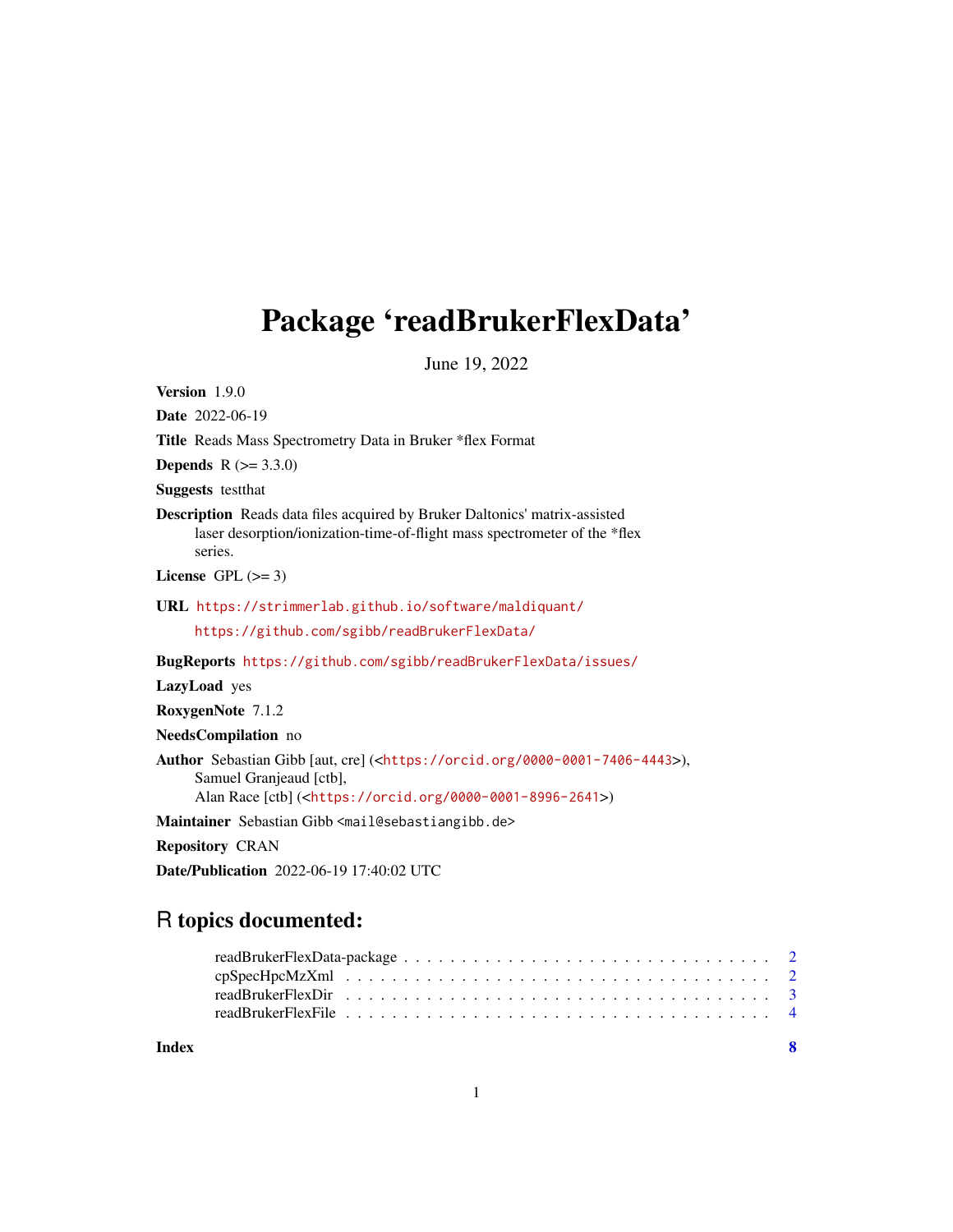<span id="page-1-0"></span>readBrukerFlexData-package

*The readBrukerFlexData Package*

#### Description

The readBrukerFlexData package reads data files acquired by MALDI-TOF MS on Bruker Daltonics machines of the \*flex series. (autoflex, microflex, ultraflex). The package was developed *without* any knowledge nor even support by Bruker Daltonics.

All trademarks are owned by or licensed to Bruker Daltonics.

#### Author(s)

Sebastian Gibb <mail@sebastiangibb.de>

#### References

<https://github.com/sgibb/readBrukerFlexData>

cpSpecHpcMzXml *Mass spectrum generated by Bruker Daltonics CompassXport*

#### Description

This dataset was generated by Bruker Daltonics CompassXport and imported by [readMzXmlFile](#page-0-0) to R. It is only needed for comparison between Bruker Daltonics' HPC and [.hpc](#page-0-0).

#### Format

A list containing a mass and an intensity vector.

#### Source

Examples/hpc/mzXML/hpc.mzXML

#### See Also

[.hpc](#page-0-0), [readMzXmlFile](#page-0-0)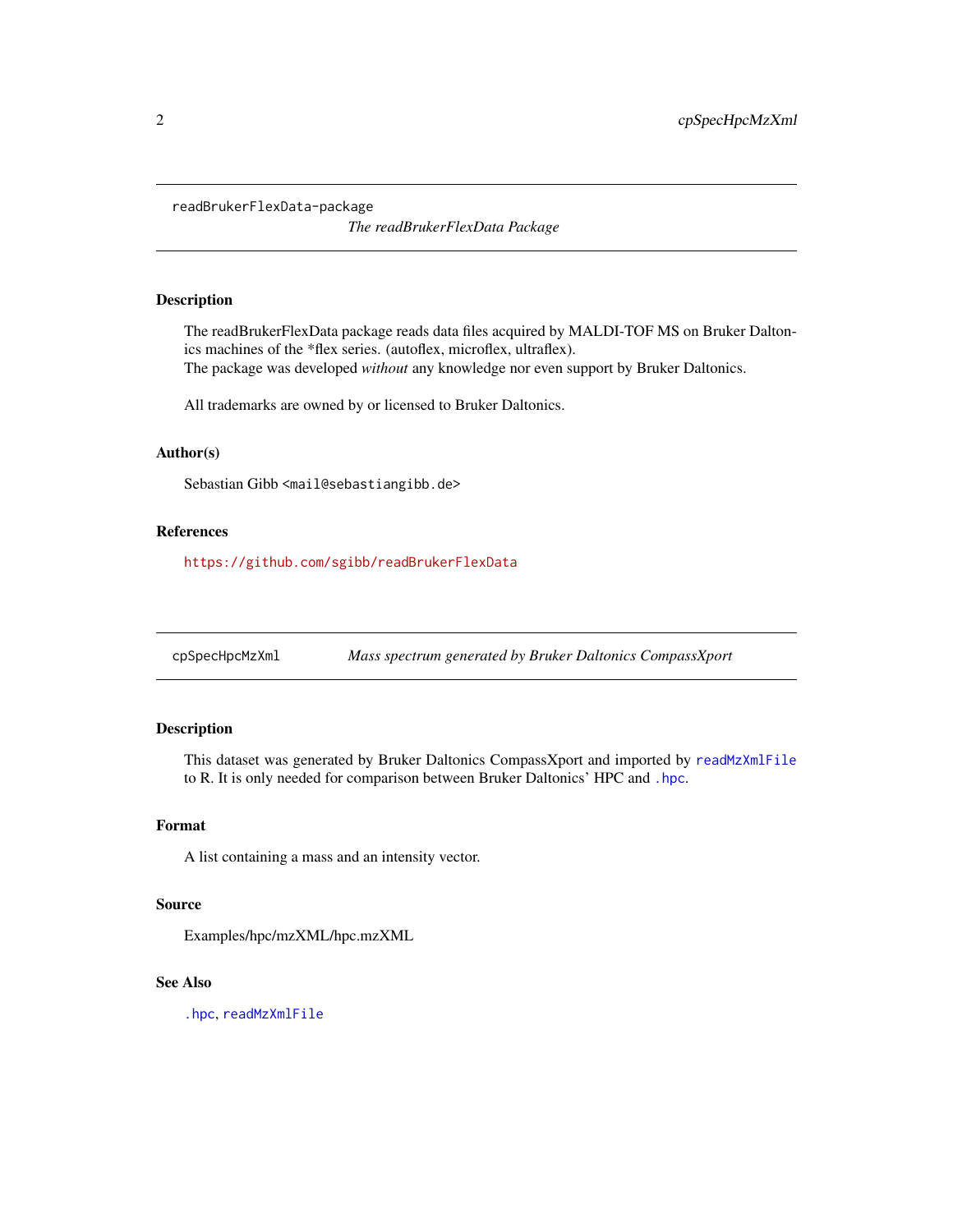<span id="page-2-1"></span><span id="page-2-0"></span>readBrukerFlexDir *Reads recursively mass spectrometry data in Bruker Daltonics XMASS format.*

#### Description

This function leads recursively all mass spectrometry data in Bruker Daltonics XMASS format in a specified directory.

#### Usage

```
readBrukerFlexDir(
 brukerFlexDir,
  removeCalibrationScans = TRUE,
 removeMetaData = FALSE,
 useHpc = TRUE,useSpectraNames = TRUE,
  filterZeroIntensities = FALSE,
  verbose = FALSE
)
```
#### Arguments

|                        | brukerFlexDir character, path to <i>directory</i> which should be read recursively.                                                                                     |  |  |  |  |
|------------------------|-------------------------------------------------------------------------------------------------------------------------------------------------------------------------|--|--|--|--|
| removeCalibrationScans | logical, if TRUE all scans in directories called [Cc]alibration will be ig-<br>nored.                                                                                   |  |  |  |  |
|                        | removeMetaData logical, to calculate mass data a lot of meta data are needed. To save memory<br>they could be deleted after calculation.                                |  |  |  |  |
| useHpc                 | logical, should Bruker Daltonics' High Precision Calibration be used if avail-<br>able? (see also: .hpc)                                                                |  |  |  |  |
| useSpectraNames        |                                                                                                                                                                         |  |  |  |  |
|                        | logical, if TRUE all list elements get an unique name from metaData other-<br>wise file path is used. (If 'removeMetaData' is TRUE 'useSpectraNames' has no<br>effect.) |  |  |  |  |
| filterZeroIntensities  |                                                                                                                                                                         |  |  |  |  |
|                        | logical, don't change it. If TRUE all intensities equal 0.0 are removed. (see<br>also: readBrukerFlexFile)                                                              |  |  |  |  |
| verbose                | logical, print verbose messages?                                                                                                                                        |  |  |  |  |
|                        |                                                                                                                                                                         |  |  |  |  |

### Details

See [readBrukerFlexFile](#page-3-1).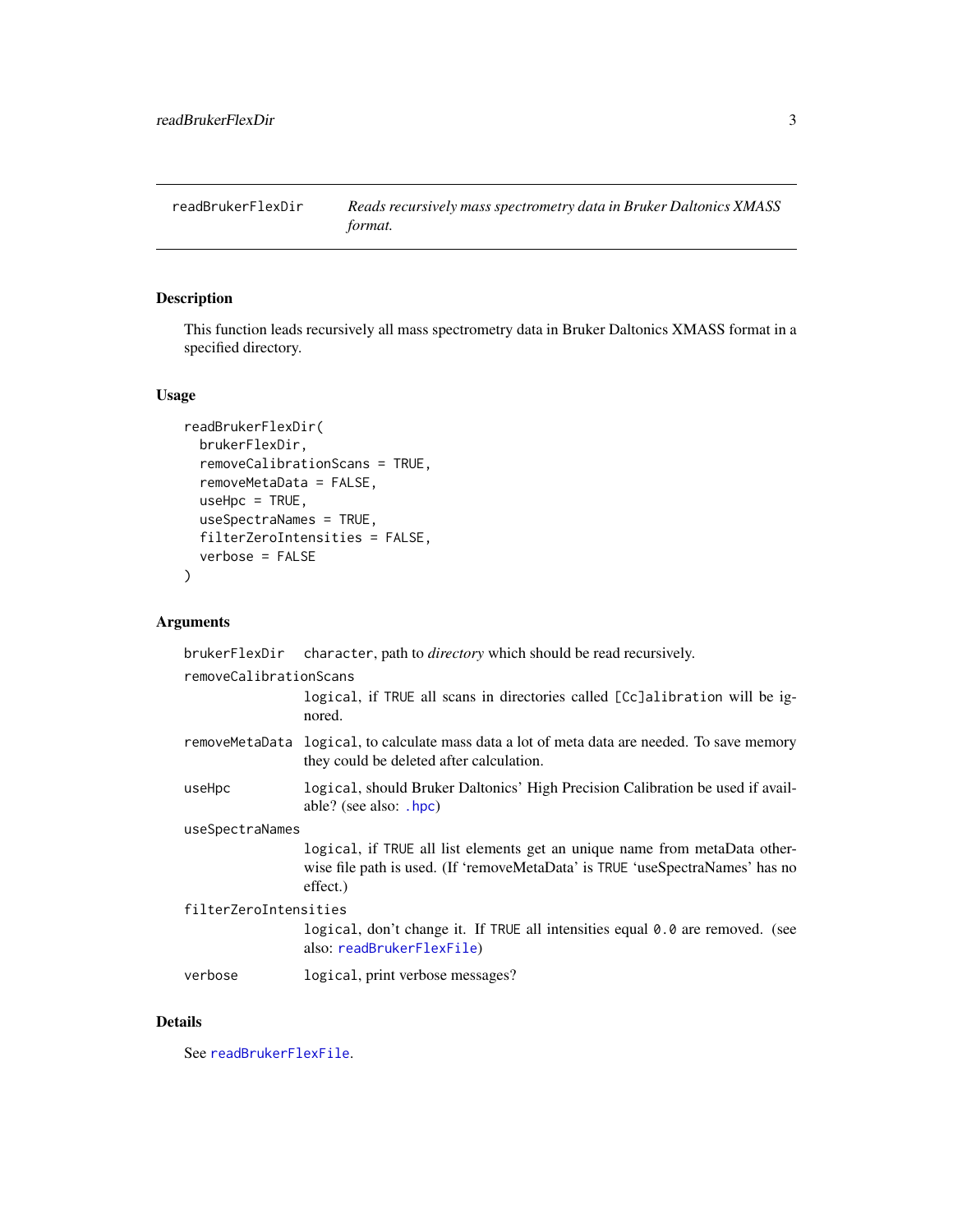<span id="page-3-0"></span>A list of spectra.

- [[1]]\$spectrum\$mass: A vector of calculated mass.
- [[1]]\$spectrum\$intensity: A vector of intensity values.
- [[1]]\$metaData: A list of metaData depending on read spectrum.

#### See Also

```
importBrukerFlex, readBrukerFlexFile, .hpc
```
# Examples

```
## load library
library("readBrukerFlexData")
## get examples directory
exampleDirectory <- system.file("Examples", package="readBrukerFlexData")
## read example spectra
spec <- readBrukerFlexDir(file.path(exampleDirectory,
  "2010_05_19_Gibb_C8_A1"))
## plot spectra
plot(spec[[1]]$spectrum$mass, spec[[1]]$spectrum$intensity, type="n")
l <- length(spec)
legendStr <- character(l)
for (i in seq(along=spec)) {
 lines(spec[[i]]$spectrum$mass, spec[[i]]$spectrum$intensity, type="l",
       col=rainbow(l)[i])
 legendStr[i] <- spec[[i]]$metaData$fullName
}
## draw legend
legend(x="topright", legend=legendStr, col=rainbow(l), lwd=1)
```
<span id="page-3-1"></span>readBrukerFlexFile *Reads mass spectrometry data in Bruker Daltonics XMASS format.*

#### Description

This function reads mass spectrometry data in Bruker Daltonics XMASS format used by Bruker Daltonics mass spectrometer of \*flex series (autoflex, microflex, ultraflex).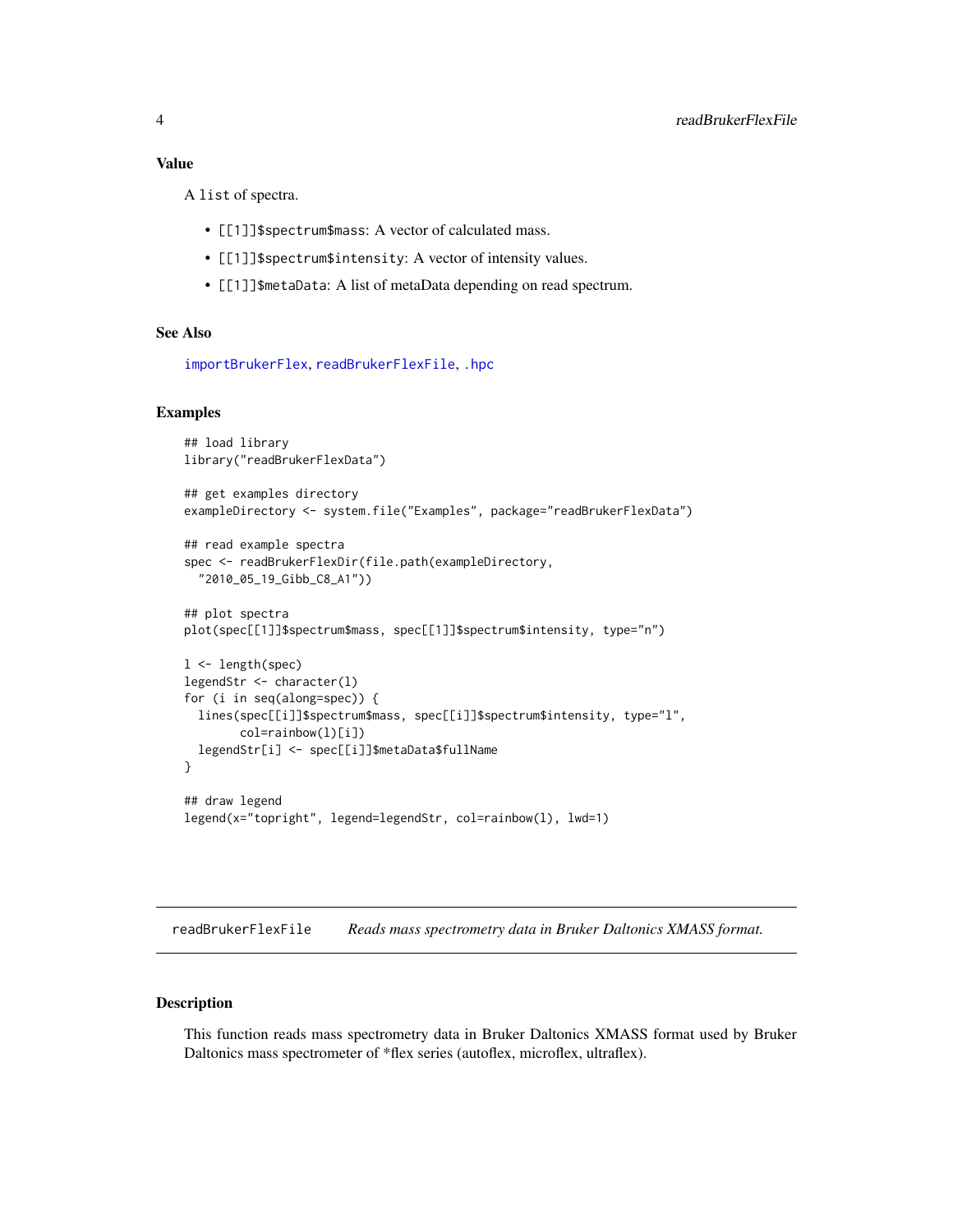# <span id="page-4-0"></span>readBrukerFlexFile 5

# Usage

```
readBrukerFlexFile(
 fidFile,
  removeMetaData = FALSE,
 useHpc = TRUE,filterZeroIntensities = FALSE,
 keepNegativeIntensities = FALSE,
 verbose = FALSE
\mathcal{L}
```
# Arguments

| fidFile                 | character, path to <i>fid</i> file which should be read.                                                                  |
|-------------------------|---------------------------------------------------------------------------------------------------------------------------|
| removeMetaData,         |                                                                                                                           |
|                         | logical, to calculate mass data a lot of meta data are needed. To save memory<br>they could be deleted after calculation. |
| useHpc                  | logical, should Bruker Daltonics' High Precision Calibration be used if avail-<br>able? (see also: $.hpc$ )               |
| filterZeroIntensities   |                                                                                                                           |
|                         | logical, don't change it. If TRUE all intensities equal 0.0 are removed. (see<br>also: 'Details' section)                 |
| keepNegativeIntensities |                                                                                                                           |
|                         | logical, don't change it. If FALSE all intensities less than zero are replaced by<br>zero. (see also: 'Details' section)  |
| verbose                 | logical, print verbose messages?                                                                                          |

#### Details

readBrukerFlexFile has to import the following data to calculating mass from *acqu* file:

| acqu-value       | becomes metaData                  | description                                           |
|------------------|-----------------------------------|-------------------------------------------------------|
| <b>\$BYTORDA</b> | metaData\$byteOrder               | endianness of fid file                                |
| \$TD             | metaData\$number                  | total number of measured time periods                 |
| <b>\$DELAY</b>   | metaData\$timeDelay               | first measured intensity after metaData\$timeDelay ns |
| \$DW             | metaData\$timeDelta               | ns between measured time periods                      |
| \$ML1            | metaData\$calibrationConstants[1] | mass calibration constant                             |
| \$ML2            | metaData\$calibrationConstants[2] | mass calibration constant                             |
| \$ML3            | metaData\$calibrationConstants[3] | mass calibration constant                             |
|                  |                                   |                                                       |

If High Precision Calibration (HPC) is used, readBrukerFlexFile needs:

| acqu-value      | becomes metaData                 | description          |
|-----------------|----------------------------------|----------------------|
| <b>SHPCIBHi</b> | metaData\$hpc\$limits["maxMass"] | upper mass threshold |
| <b>SHPCIBLO</b> | metaData\$hpc\$limits["minMass"] | lower mass threshold |
| \$HPClOrd       | metaData\$hpc\$order             | polynomial order     |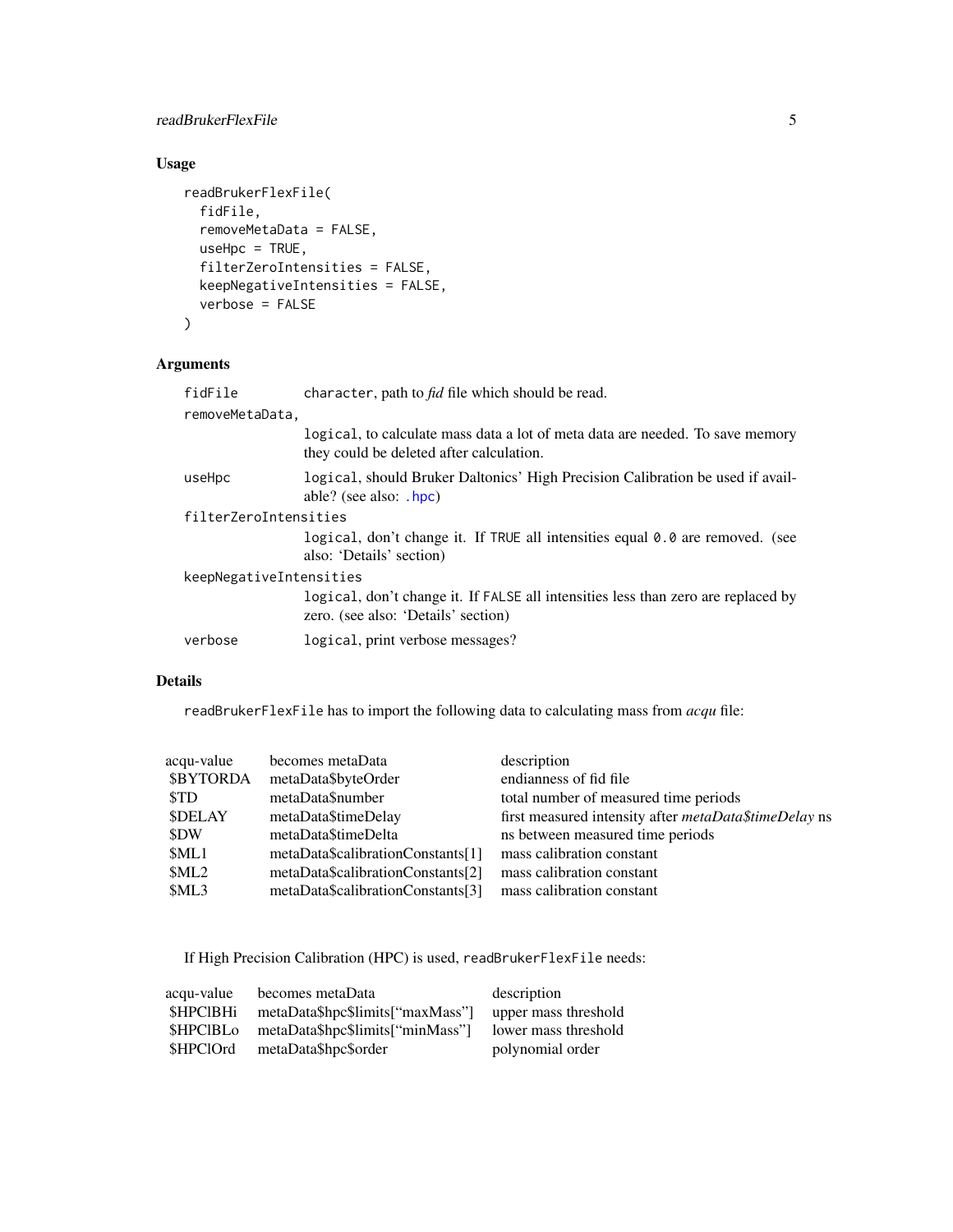# 6 readBrukerFlexFile

| <b>\$HPCIUse</b> | metaData\$hpc\$use          |
|------------------|-----------------------------|
| \$HPCStr         | metaData\$hpc\$coefficients |

maybe using of HPC? (seems to be always "yes" in our test data) polynomial coefficients in a string

readBrukerFlexFile tries also to import [optional]:

| acqu-value              | becomes metaData                                     | description                  |
|-------------------------|------------------------------------------------------|------------------------------|
| <b>DATATYPE</b>         | metaData\$dataType                                   | e.g CONTINUOUS MASS          |
| SPECTROMETER/DATASYSTEM | metaData\$dataSystem                                 | e.g. Bruker Flex Series      |
| .SPECTROMETER TYPE      | metaData\$spectrometerType                           | e.g. TOF                     |
| .INLET                  | metaData\$inlet                                      | <b>DIRECT</b>                |
| <b>.IONIZATION MODE</b> | metaData\$ionizationMode                             | $e.g. LD+$                   |
| <b>SDATE</b>            | metaData\$date                                       | same as \$AQ_DATE but of     |
| <b>\$ACQMETH</b>        | metaData\$acquisitionMethod                          | path to method file          |
| \$AQ_DATE               | metaData\$acquisitionDate                            | acquisition date             |
| \$AQ_mod                | metaData\$acquisitionMode                            | acquisition mode             |
| \$AQOP_m                | metaData\$acquisitionOperatorMode, metaData\$tofMode | <b>LINEAR / REFLECTOR</b>    |
| <b>\$ATTEN</b>          | metaData\$laserAttenuation                           | laser beam attenuation       |
| SCMT[1:4]               | metaData\$comments                                   | comments                     |
| <b>\$DEFLON</b>         | metaData\$deflection                                 | deflection ON/OFF            |
| <b>\$DIGTYP</b>         | metaData\$digitizerType                              | type of digitizer            |
| \$DPCAL1                | metaData\$deflectionPulserCal1                       | deflection pulser cal 1      |
| <b>\$DPMASS</b>         | metaData\$deflectionPulserMass                       | deflection pulser mass       |
| \$FCVer                 | metaData\$flexControlVersion                         | Version of Bruker Daltonic   |
| \$ID_raw                | metaData\$id                                         | spectrum id                  |
| <b>\$INSTRUM</b>        | metaData\$instrument                                 | e.g. AUTOFLEX                |
| \$InstrID               | metaData\$instrumentId                               | ID of mass spectrometer      |
| \$InstTyp               | metaData\$instrumentType                             | instrument type              |
| \$Lift1                 | metaData\$lift[1]                                    | LIFT constant?               |
| \$Lift2                 | metaData\$lift[2]                                    | LIFT constant?               |
| \$Masserr               | metaData\$massError                                  | initial mass error in ppm    |
| \$NoSHOTS               | metaData\$laserShots                                 | number of applied laser she  |
| <b>\$PATCHNO</b>        | metaData\$patch                                      | sample postion on target     |
| <b>SPATH</b>            | metaData\$path                                       | original file path (on Bruke |
| <b><i>SREPHZ</i></b>    | metaData\$laserRepetition                            | laser repetition rate in Hz  |
| \$SPOTNO                | metaData\$spot                                       | same as \$PATCHNO (in ol     |
| \$SPType                | metaData\$spectrumType                               | e.g. TOF                     |
| \$TgIDS                 | metaData\$target\$id                                 | target ids                   |
| \$TgCount               | metaData\$target\$count                              | number of measurements v     |
| \$TgSer                 | metaData\$target\$serialNumber                       | target serial number         |
| \$TgTyp                 | metaData\$target\$typeNumber                         | target type number           |
| \$TLift                 | metaData\$tlift                                      | LIFT constant?               |
|                         |                                                      |                              |

import from file path:

value becomes metaData description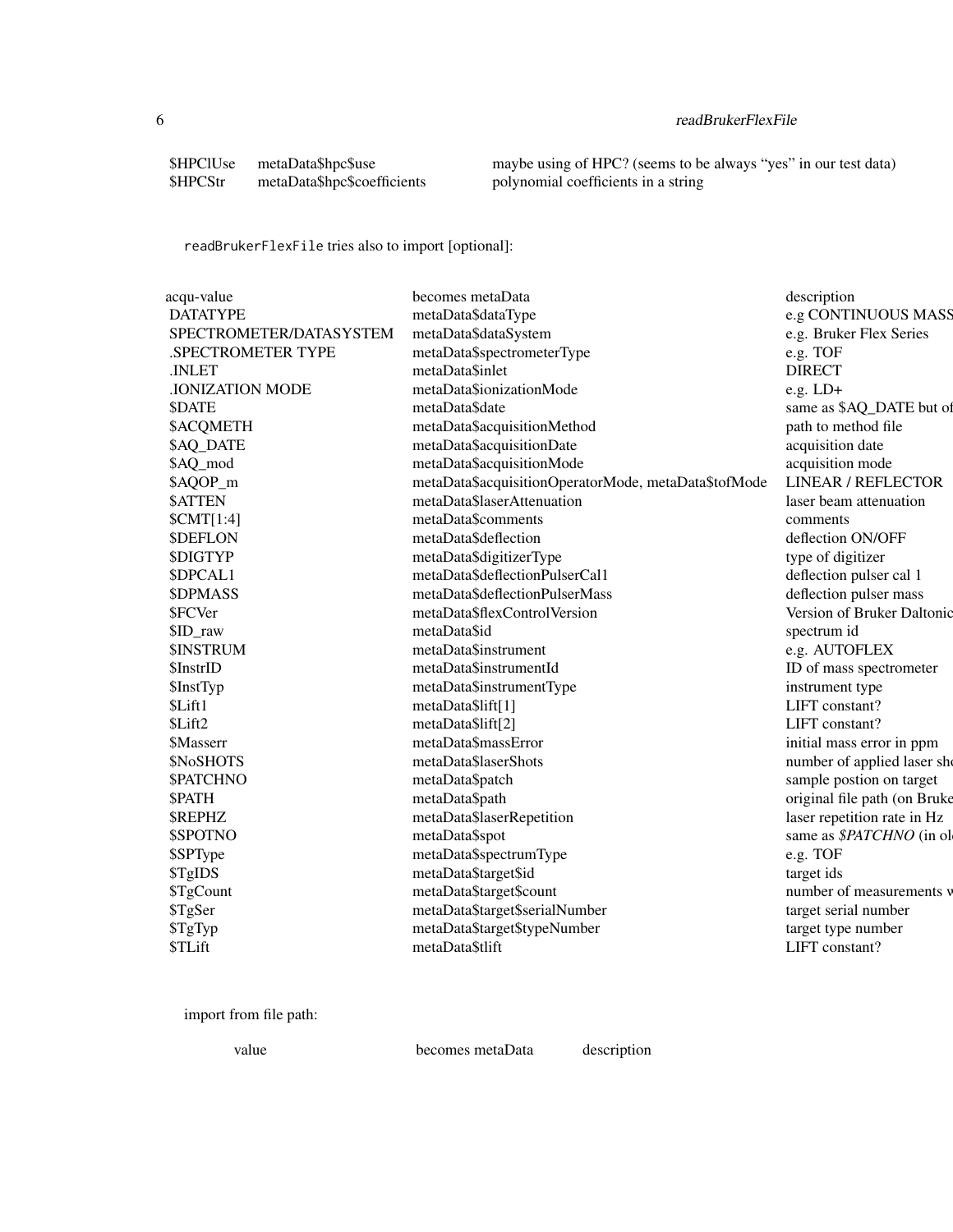<span id="page-6-0"></span>

| full current path to fid file | metaData\$file       | path on local machine |
|-------------------------------|----------------------|-----------------------|
| sample name                   | metaData\$sampleName |                       |

filterZeroIntensities: Change default value is not recommended! If TRUE all intensities equal zero are removed. This parameter exists only to be compatible to Bruker Daltonics CompassXport's mzXML export function. For details see: 'Release Notes for CompassXport 3.0.3', cap. 6 'Filtering of Zero Intensities': "Bruker Daltonics' Acquisition Software will compress Analysis raw data. To save on operation time and to keep export file sizes small, CompassXport 3.0.3 will filter out zero  $(0.0)$  intensities when exporting to mzXML or mzData  $\dots$ "

keepNegativeIntensities: Change default value is not recommended! If TRUE negative intensity values are not replaced by zero. This parameter exists only to be compatible to Bruker Daltonics CompassXport.

#### Value

A list of spectra and metadata.

- spectrum\$mass: A vector of calculated mass.
- spectrum\$tof: A vector of time-of-flight data.
- spectrum\$intensity: A vector of intensity values.
- metaData: A list of metaData depending on read spectrum.

#### See Also

<https://github.com/sgibb/readBrukerFlexData/wiki>, [importBrukerFlex](#page-0-0), [readBrukerFlexDir](#page-2-1), [.hpc](#page-0-0)

#### Examples

```
## load library
library("readBrukerFlexData")
## get examples directory
exampleDirectory <- system.file("Examples", package="readBrukerFlexData")
## read example spectrum
spec <- readBrukerFlexFile(file.path(exampleDirectory,
  "2010_05_19_Gibb_C8_A1/0_A1/1/1SLin/fid"))
## print metaData
print(spec$metaData)
## plot spectrum
```

```
plot(spec$spectrum$mass, spec$spectrum$intensity, type="l", col="red")
```